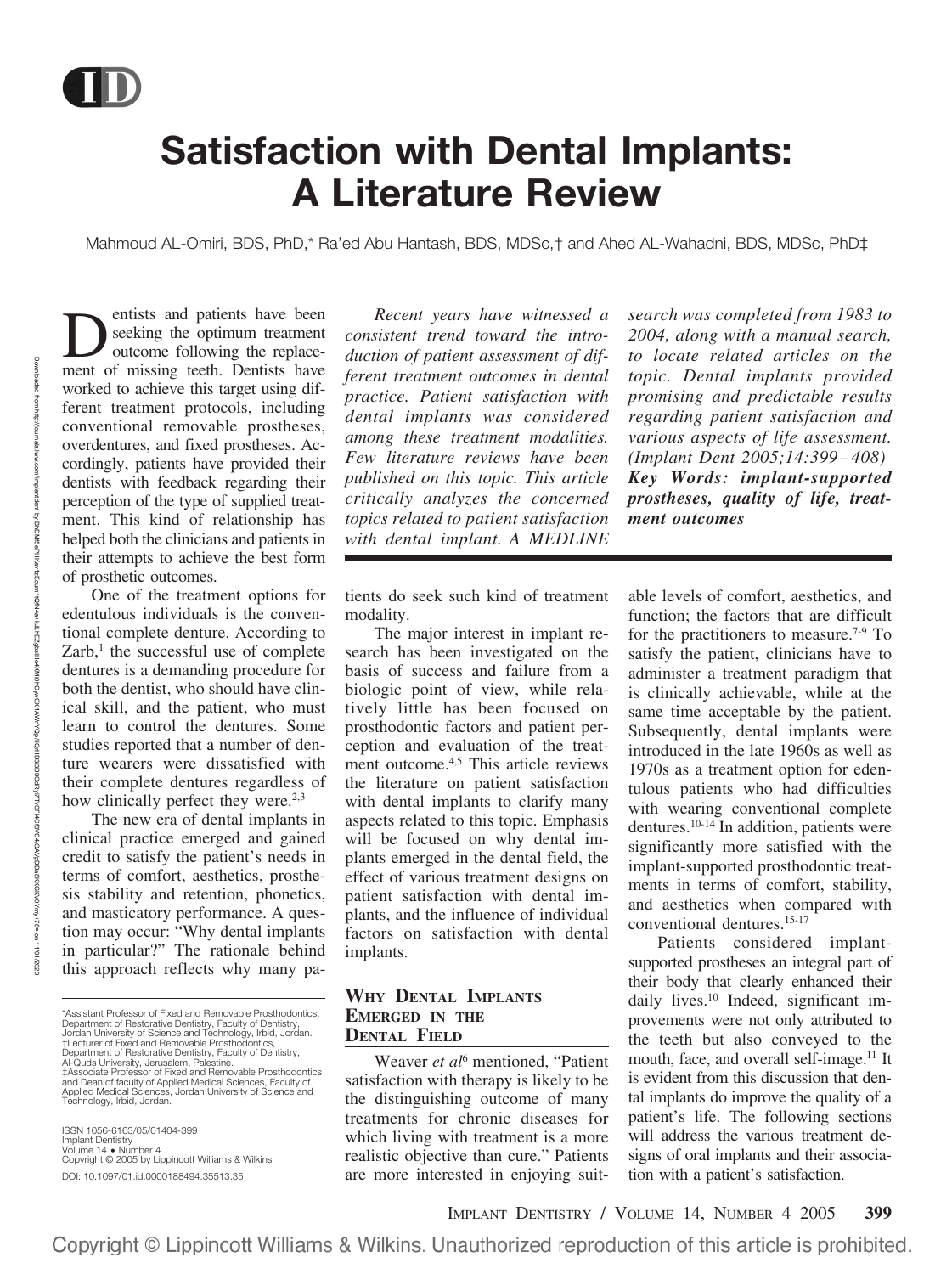### **PATIENT SATISFACTION WITH IMPLANT-ANCHORED OVERDENTURE**

It is understandable that a patient's satisfaction with dentures is affected by various factors, including denture quality, the available denture bearing area, the quality of dentist-patient interaction, previous experience with dentures, patient's personality, and psychologic wellbeing.18 Patient satisfaction with implant-supported mandibular overdentures was the subject for research in many previous studies.9,11,15-17,19-38 Most of these studies revealed that a mandibular implant retained overdenture significantly enhanced overall patient satisfaction. However, Kapur *et al*<sup>32</sup> found no differences in satisfaction when conventional and implant retained prostheses were compared. This finding could be because of the fact that the study populations had a debilitating disease (*i.e.*, diabetes).38 Similarly, a randomized clinical study<sup>39</sup> found that limited benefits could be gained from implant-supported prostheses regarding chewing ability.

Grogono *et al*<sup>19</sup> performed a retrospective study on patients who received implant-supported prostheses for nearly 2 years, and showed that patients' attitudes toward their dental health was enhanced. In a similar study, Clancy *et al*<sup>21</sup> reported that most patients were significantly satisfied with the provided treatment. Accordingly, Cune *et al*<sup>26</sup> showed high levels of satisfaction after implant treatment and a favorable modality outcome.

In a crossover experimental design, Burns *et al*<sup>27</sup> performed a prospective clinical study on patients with existing complete dentures that were modified into implant-supported overdentures using different attachment systems. It was concluded that patient satisfaction was significantly improved following the transformation of the conventional dentures into implant-supported overdentures.

In a controlled clinical trial, Boerrigter *et al*<sup>29</sup> investigated 90 patients who were randomly assigned into 3 groups: implant retained overdenture, preprosthetic surgery modality, and

conventional complete denture. One year later, satisfaction assessment showed higher levels of satisfaction among patients from the dental implant group. Another randomized controlled study<sup>28</sup> showed that for patients with severely resorbed mandibular alveolar ridges, implant retained overdentures appeared to provide a more satisfactory solution for their conventional denture-related problems.

Similar findings were confirmed by Geertman *et al*<sup>40</sup> in their randomized clinical trial. Patients with severely resorbed ridges were divided into 2 groups, 1 of them treated with implant-retained overdenture, while the other was provided with conventional complete prostheses. A conclusion was drawn that after 1 year, the implant-retained overdenture group was satisfied with its new treatment, whereas only one third of those patients who received the conventional treatment modality were satisfied.

The previous studies faced problems with the study design that might reduce the assurance with their findings (*e.g.*, the use of retrospective ratings).19,21,27 While, for the same previous studies, it was difficult to generalize the findings to the general population of the edentulous patients because the study subjects were having severe problems with their conventional dentures at assessment.<sup>28,29,40</sup> Patients treated with mandibular overdentures supported by 2 implants had higher satisfaction scores than patients with complete dentures.<sup>34</sup> This finding was revealed in another randomized trial, even with patients with complete dentures who had undergone preprosthetic surgery.35

Pera *et al*<sup>31</sup> investigated edentulous individuals who received 2 fixtures in the mandibular symphysis region and had their complete dentures transformed into an implant-anchored overdentures using ball attachments. A visual analog scale (VAS) was used to evaluate patient satisfaction with the rehabilitation. The degree of satisfaction was significantly higher following the implant treatment.

In their longitudinal clinical trial, Allen and McMillan<sup>37</sup> investigated and compared the following groups: (1) patients who requested and received implants to retain a prosthesis, (2) patients who requested implant treatment but received conventional prostheses, (3) edentulous patients who requested the replacement of their old dentures with conventional ones, and (4) dentate subjects who needed a routine checkup. The data were collected both before and after treatment using a validated Oral Health Impact Profile,<sup>41</sup> the 36-item short form health survey health status measures,<sup>42</sup> and a satisfaction VAS.<sup>16,25</sup> After 3 years, patients who received implant-supported overdentures had significant improvement in satisfaction.

Awad *et al*<sup>38</sup> performed a randomized controlled trial to assess patient satisfactions after receiving either a mandibular conventional denture or an overdenture retained by 2 dental implants. Patient ratings were recorded on 100-mm VAS, and it was found that the 2-implant-supported overdenture provided the edentulous patients with a more satisfactory therapeutic paradigm than conventional dentures.

Hedydecke et al<sup>43</sup> conducted a study on patients who randomly received both mandibular overdentures supported by 2 implants and conventional mandibular complete dentures. The patients, as well as the treating prosthodontists, were asked to score their general satisfaction with the provided treatment, as well as their satisfaction with stability, speech, and aesthetics before and after treatment. The investigators reported that patients and treating clinicians scored higher levels of satisfaction with implant-supported prostheses than the conventional ones. Furthermore, they found no significant relationship between clinician and patient ratings.

The literature showed no positive effect of the type of attachments on patient satisfaction with implantsupported overdentures. Burns *et al*<sup>27</sup> suggested no difference in patient satisfaction with mandibular implantsupported overdentures when 2 types of attachments (*i.e.*, magnets and O-rings) were used. In addition, Wismeijer *et al*<sup>23</sup> reported no difference in the levels of patient satisfaction with either ball or bar attachments when they were used to anchor the implantsupported overdentures. Similarly, in a randomized study, Naert *et al*<sup>33</sup> assessed patient satisfaction 5 years fol-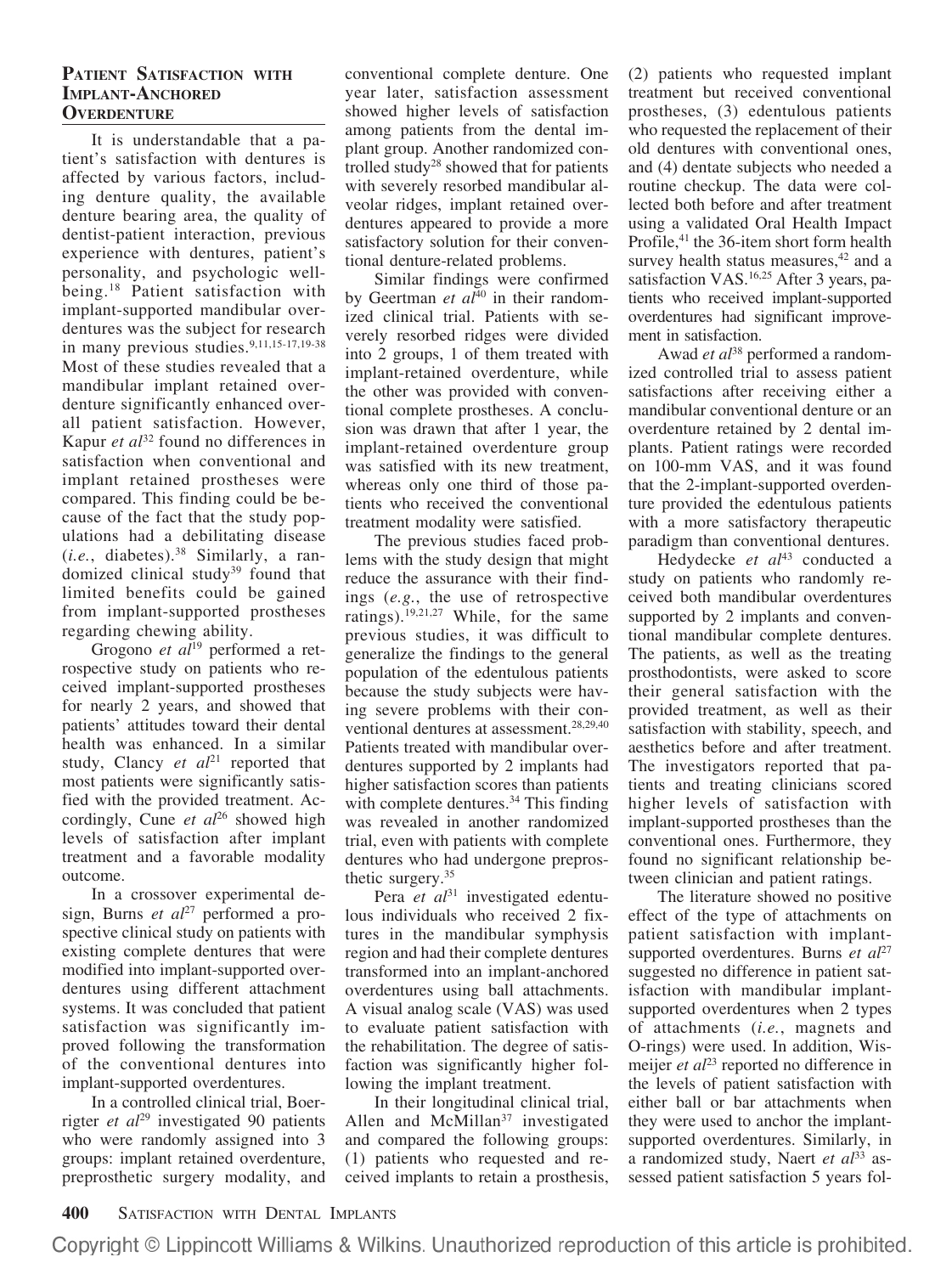lowing the provision of overdentures that were anchored to implants *via* 3 different attachment systems and found similar levels of satisfaction regardless of the type of the attachment used. Accordingly, Ambard *et al*<sup>44</sup> reported a similar conclusion when they compared direct ERA (Sterngold, Attleboro, MA) attachments and Hader bars that were used to anchor implant-supported overdentures.

# **SATISFACTION WITH FIXED PARTIAL DENTURES SUPPORTED BY DENTAL IMPLANTS**

Most studies that focused on implant-supported fixed partial dentures showed results that were favorable in terms of overall satisfaction with the treatment.11-12,19,45-47 Blomberg and Lindquist<sup>45</sup> surveyed patients who received implant-supported fixed partial dentures and patients with traditional complete dentures. The patients in the implant treatment group considered the prostheses as part of their body, while many of those who received conventional prostheses did not. Albrektsson *et al*<sup>46</sup> reported similar positive findings in their retrospective study.

Hoogstraten and Lamers<sup>47</sup> assessed satisfaction in patients who received implant fixed partial dentures that were supplied to replace complete conventional dentures. Satisfaction with conventional prostheses was assessed retrospectively, while satisfaction with implant treatment was reported for 2 years after placement. It was found that patients were more satisfied with implant treatment than dentures. Tavares *et al*<sup>12</sup> studied patient satisfaction following the provision of fixed implant-supported prostheses and found that most patients were very or moderately satisfied with their implant treatment.

In patients who lost all molars, Yi *et al*<sup>48</sup> showed that patients preferred implant-supported prostheses over other options, such as no prosthodontic treatment, a fixed partial denture with bilateral cantilever design, and a conventional removable partial denture. Such patients were very satisfied with the implant treatment.

# **FIXED** *VERSUS* **REMOVABLE IMPLANT-SUPPORTED PROSTHESIS**

The literature showed contradictory findings regarding the differences between fixed and removable implantsupported prostheses in terms of patient general satisfaction with the provided treatment modalities. Feine *et al*<sup>16</sup> conducted a study to compare fixed implant prostheses with a longbar, removable, implant-anchored mandibular prosthesis. The investigators used the VAS, and reported that 50% of the patients chose the removable design because of the ease of cleaning and aesthetics, while those who chose the fixed treatment option rated stability and ability to chew most important. Older subjects  $(>=50$  years) had a trend to choose the removable option.

de Grandmont *et al*<sup>15</sup> compared psychometric and functional measurements of edentulous patients who wore both a fixed implant prosthesis and a long-bar implant-supported overdenture, and they reported contradictory opinions to those reported in the aforementioned study. Although the patients found the fixed implantsupported prostheses more effective for chewing harder foods, there was no difference in general satisfaction. A similar finding was advocated by Zitzmann and Marinello<sup>49</sup> in a prospective clinical study that compared the treatment outcomes of fixed and removable implant-supported dentures in the edentulous maxilla. Patient ratings were recorded using the VAS, and patients in both groups were satisfied with their implant treatment, regardless of whether the denture was fixed or removable.

Using electromyographic recordings in completely edentulous patients, Feine *et al*<sup>25</sup> compared the efficiency of the function of fixed and removable implant-supported prostheses, and found no difference between the 2 treatment modalities. Heydecke *et al*<sup>50</sup> conducted a study to compare maxillary implant-retained fixed prostheses with removable implant-supported overdentures opposed by mandibular implantsupported overdentures. After 2 months, the prostheses were exchanged, and the second one was also allowed to function for 2 months. Psychometric parameters

of comfort, phonetics, stability, aesthetics, ease of cleaning, and occlusion were then measured. Heydecke *et al*<sup>50</sup> suggested that long-bar overdentures seemed to provide the patients with better speech function and were easier to clean than the fixed counterpart.

# **IMPLANT-SUPPORTED PROSTHESIS AND RESIN-BONDED FIXED PROSTHESIS**

It is understandable that the advantage of resin bonded fixed prostheses lies in the presence of relatively minimal abutment tooth reduction.<sup>51</sup> The literature lacks studies that can show the differences in the quality of life and general satisfaction when the bounded edentulous spaces are restored using either implant retained prostheses or resin bonded fixed prostheses. To our knowledge, only 1 investigation was performed to explore this issue and was conducted by Sonoyama *et al*. <sup>52</sup> These investigators conducted a cross-sectional pilot study based on 2 groups, the first one consisted of 11 patients treated with implant-retained fixed prostheses, and the other included 33 patients treated with resin bonded prostheses. A quality of life questionnaire with 2 major subscales, oral condition and general condition, was used. It was concluded that there were no significant differences in the quality of life between the treatment groups. However, the outcomes of the previous study do not represent the general population because of the cross-sectional study design that could not establish the temporal relationship between the treatment modality and its outcomes.

# **IMPACT OF DENTAL IMPLANT ON QUALITY OF LIFE**

Many researchers assessed the quality of life in patients treated with implant-supported prostheses.9,16,17,29,31,32,37,38,40,48,50,51-69 In reported studies,15,16,25 the psychometric methods used to evaluate the quality of life variables (*i.e.*, phonetics, aesthetics, and ability to perform chewing cycle) were VAS and category scales. Implant-retained prostheses substantially enhance the quality of life and self-confidence of the individuals by enhancing their masticatory ability.53

IMPLANT DENTISTRY / VOLUME 14, NUMBER 4 2005 **401**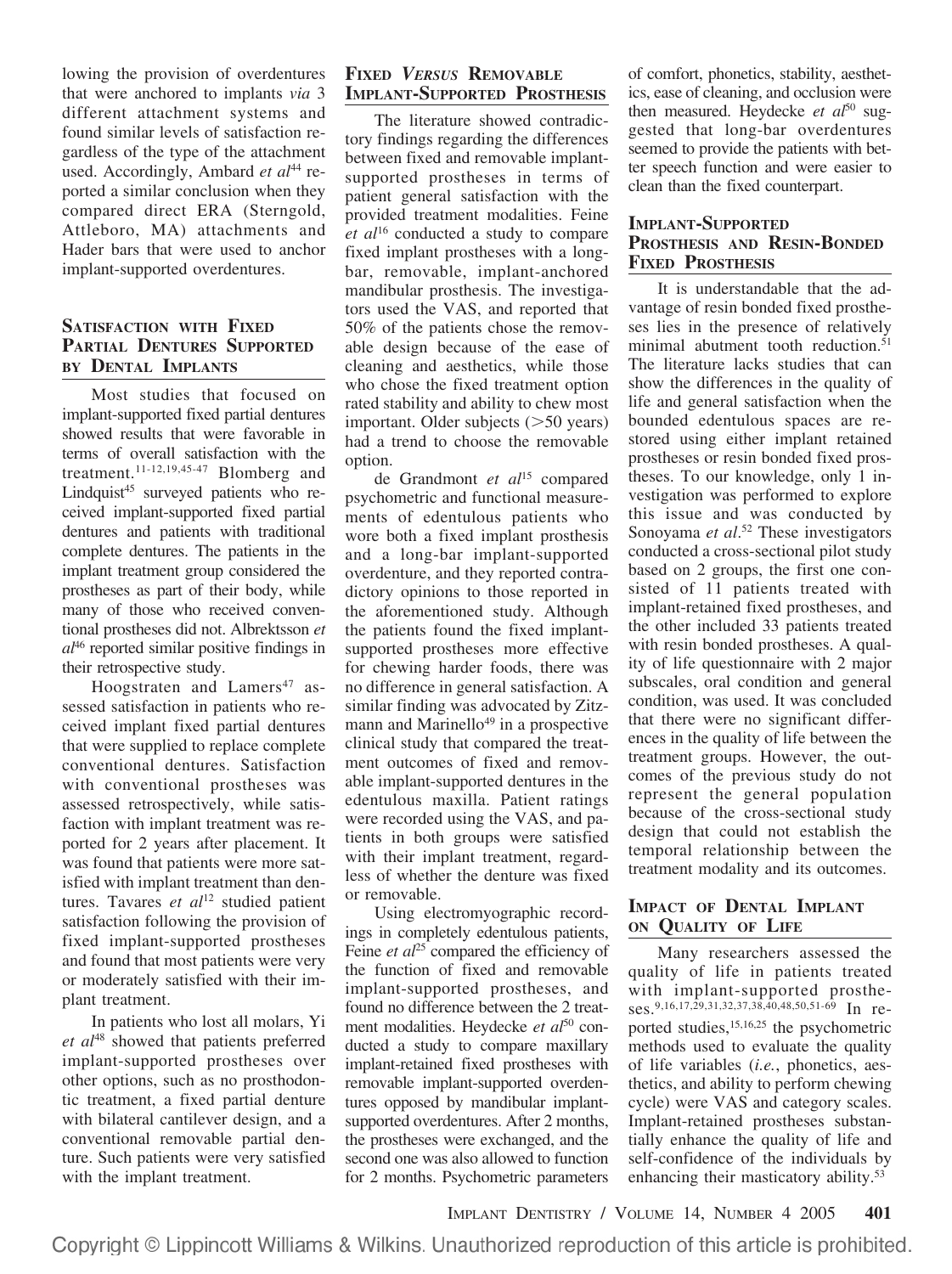Many investigators<sup>66-68</sup> advocated that oral function was significantly improved after implant placement in the edentulous patients. Abu Hantash<sup>69</sup> conducted a study using the Dental Impact on Daily Living test, and he found that implant-supported prostheses provided patients with enhanced quality of life in terms of appearance, pain, oral comfort, general performance, and chewing ability. Boerrigter *et al*<sup>29</sup> speculated that after 1 year, chewing ability was most favorable in the implant-treated group when compared with the conventional complete denture and preprosthetic surgery group. In their study, they used a validated self-administered questionnaire consisting of specific features related to aesthetics, retention, functional comfort, and chewing performance. Similar findings were achieved in a randomized clinical trial by Geertman *et al*, <sup>40</sup> who assessed the chewing ability using a questionnaire measured on a 3-point scale and revealed distinct treatment benefit after the placement of implant-supported prostheses.

In a study surveying patient satisfaction after implant therapy, implantsupported rehabilitations were clearly superior to conventional removable prostheses in terms of aesthetics, chewing ability, and phonetics.<sup>55</sup> Cibirka *et al*<sup>9</sup> reported improvement in the quality of life experienced by their patients after dental implant treatment. This prospective evaluation of subjective patient responses was performed using 2 health-related quality of life questionnaires: one dealing with patient feelings toward their conventional complete prostheses, and the other dealing with implant treatment. The first questionnaire was administered before implant treatment, while the second was used within 1 year after completion of prosthetic rehabilitation. A significant improvement in comfort, function, aesthetics, selfimage, and dental health was reported. This result led the investigators $9$  to postulate that dental implant therapy might have allowed patients to reduce their anxiety related to conventional prostheses, while improving the personal behavior and psychosocial interactions.

It is noteworthy that some functional aspects of the prosthesis might

affect general satisfaction with the treatment. Awad and Feine<sup>17</sup> suggested that among the functional aspects studied, chewing and speech ability contributed positively to general satisfaction with implant treatment. Perra *et al*<sup>31</sup> suggested an opposite opinion because they found that the degree of satisfaction was not associated with the masticatory efficacy or oral function. Still, masticatory performance increased significantly when implants were provided to support the prostheses.

Kuboki *et al*<sup>56</sup> compared the quality of life among 3 groups of patients: implant-supported prostheses group, removable partial prostheses, and no restoration group. Quality of life was assessed using a self-administered questionnaire based on quality of life questionnaires (*i.e.*, Oral Health Impact Profile,<sup>42</sup> Nottingham Health Profile, $70$  and Arthritis Impact Profile<sup>71</sup>). Results showed that the level of oral condition related quality of life was significantly higher in patients with implant-supported prostheses than the other 2 study groups. This study failed to show the causal relationship from the data collected in this cross-sectional time, which was based on a relatively small sample size.

In this context, Allen *et al*<sup>57</sup> compared the validity of the Oral Health Impact Profile with the 36-item short form health survey questionnaire (a short form generic health status measure). It was advocated that the Oral Health Impact Profile had good validity, including criterion, concurrent, and predictive validity. However, a randomized clinical investigation<sup>39</sup> was performed to compare the benefits obtained by patients with diabetes who received conventional dentures and implant-supported overdentures. The study showed surprising findings that "limited advantages," in terms of the perceived chewing performance, chewing comfort, and food selection, were gained from implant-retained prostheses when compared with conventional prostheses. Such findings did not confirm the previous studies. According to Kapur *et al*, <sup>39</sup> these findings might be related to the design of the previous studies that depended on a homogenous population or because of the fact that most previous studies

used categoric scales to rate a long list of variables pertaining to assessments of maxillary and mandibular dentures independently and combined them later to some common measures for treatment comparisons, although this study included a list of outcomes resulting from the functioning of both dentures together. Thus, meticulous case selection criteria are still needed to integrate such conclusions.

Bouma *et al*<sup>54</sup> attempted a randomized clinical trial to compare quality of life among patients according to the treatment protocol. They studied 3 treatment protocols: conventional dentures, implant-supported overdentures, and preprosthetic surgery. Groningen Activity Restriction Scale-Dentistry was used to assess the impact of the provided treatment. After 1 year, the researchers found no significant differences in quality of life between the treatment groups. However, the time lag between providing treatment and its assessment might account for such results, in addition to that, the questionable validity of the assessment measures.59

Awad *et al*<sup>59</sup> used the Oral Health Impact Profile to assess oral healthrelated quality of life of patients who received either mandibular implantanchored prostheses or conventional dentures. After 2 months, the implant treatment group gained a better quality of life. Accordingly, in a retrospective Swedish survey,<sup>58</sup> long-term satisfaction measurements were rated 10 years after implant treatment. It was shown that 97% of the patients were generally satisfied with masticatory performance and speech ability, and were more self-confident.

Hamada *et al*<sup>60</sup> have shown that the replacement of old dentures with new dentures that were either conventional or implant-supported did not alter the patient's diet. Yi *et al*<sup>48</sup> used a questionnaire based on a VAS to assess mastication, phonetics, oral hygiene, aesthetics, and chewing comfort in patients who received implantsupported prosthesis. A control group of dentate patients was used, and both groups completed the questionnaire before the treatment and at 2-year follow-up. The results showed that all functional parameters in patients with implants were higher after as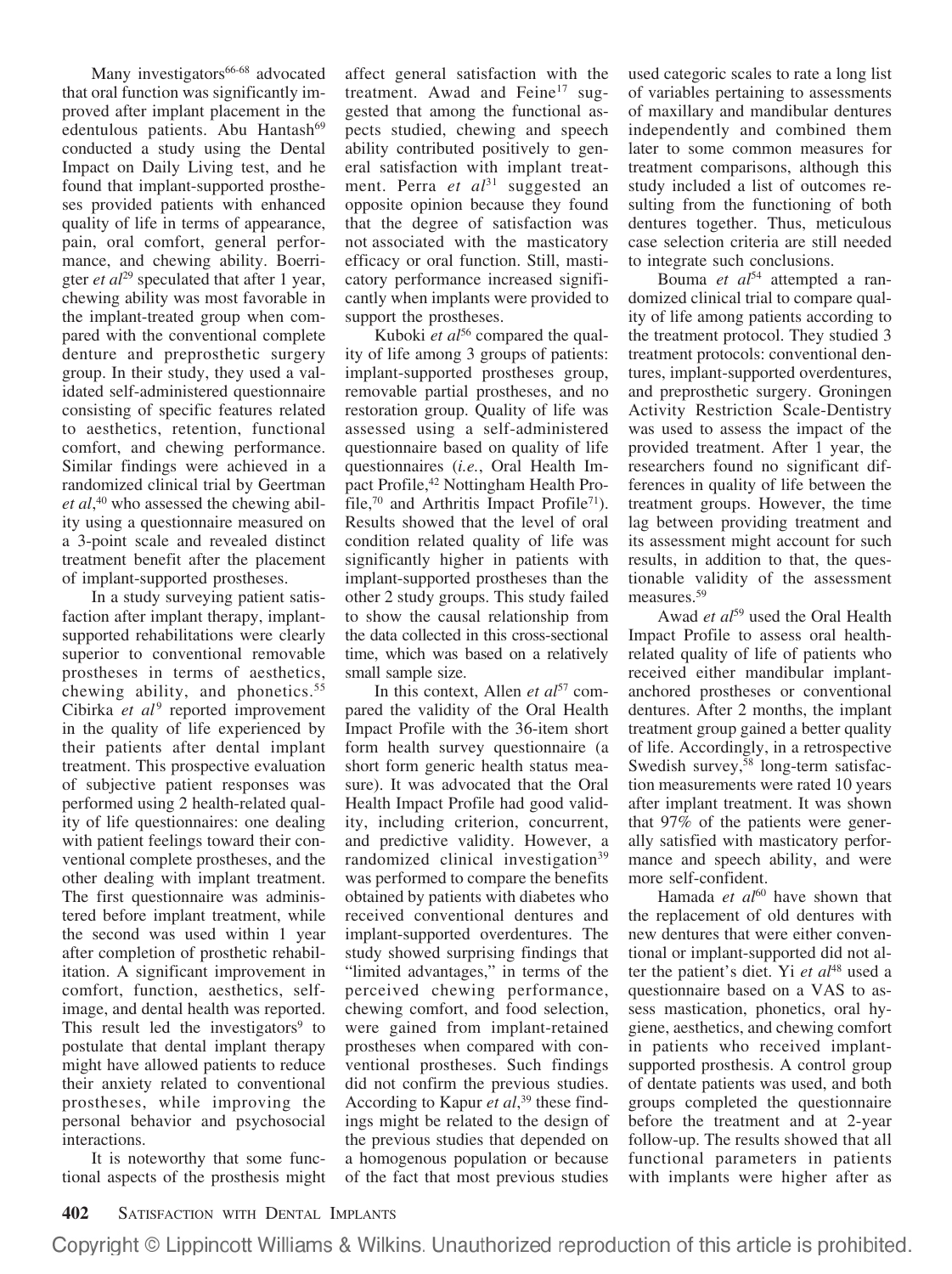compared to before treatment. The improvement was significant for mastication and chewing comfort, but it did not reach a significant level for aesthetics and speech facilities. Results also showed that patients with the implant-supported restorations had more difficulty performing oral hygiene procedures than those with only natural teeth. It should be considered that these findings could not be generalized as a result of the study design and short trial time.<sup>48</sup>

A prospective, comparative study performed by Stellingsma et al<sup>63</sup> tested 3 treatment paradigms to support an overdenture: transmandibular implant system, augmentation of the mandible followed by 4 endosseous implants, and insertion of 4 short endosseous implants. The psychosocial effects were assessed using the "Groningen Activity Restriction Scale-Dentistry" (University of Groningen, The Netherlands) and "Psychological well-being" questionnaires. The study showed that implant therapy had significant improvement in oral and social functioning. However, the 3 treatment modalities were not significantly different 1 year after treatment.

Allen and McMillan<sup>62</sup> speculated that patients who had problems with dentures and who received implant prostheses had improved chewing ability and food selection. However, a number of patients in their study who received implant prostheses did not alter their food selection. It was concluded that the provision of successful prosthetic rehabilitation did not necessarily end up with a satisfactory diet.

Subsequently, a longitudinal clinical trial was undertaken by Allen and McMillan<sup>37</sup> to compare the impact of the oral implant on the psychosocial well-being of subjects with problems related to their conventional prostheses. It was revealed that patients who received implant-retained prostheses had a profound improvement in health-related quality of life. In addition, subjects who wore implantsupported mandibular overdentures had significantly increased ease of chewing, stability, and comfort with their prostheses than patients with conventional prostheses<sup>38</sup> and better oral health quality of life.64

# **THE INFLUENCE OF INDIVIDUAL FACTORS ON SATISFACTION WITH ORAL IMPLANTS**

At first glance, what the public thinks about dental implants has clearly been neglected.65 Do the personal factors seem to be crucial in the determination of the level of satisfaction with dental therapy? The following sections will provide the answer to this question, according to the literature.

#### **The Effect of Age and Gender**

Müller *et al*<sup>53</sup> elucidated that oral implants were not linked to be agedependent. This belief contrasts with Tepper *et al*,<sup>65</sup> who found that the acceptance rate of implant therapy differed considerably by gender (65% of the males *vs* 58% of the females) and age (75% of those younger than 30 years *vs* 51% of those older than 50 years). This study showed that males and younger age norms (younger than 30 years) were more satisfied than females and older aged individuals. Similarly, Awad and Feine<sup>17</sup> studied the effect of gender and age on the patient's general satisfaction with the prostheses. They conducted a randomized clinical trial on patients who were asked to rate their satisfaction using VAS and found that gender contributed significantly to the general satisfaction. In their study, females were significantly more satisfied with their treatment than males. However, Allen *et al*<sup>57</sup> did not find a significant association between the Oral Health Impact Profile score and gender, age, and denture wearing history. Similarly, Abu Hantash<sup>69</sup> did not find any relationship between age and gender, and patient satisfaction with dental implants.

#### **The Effect of Occupational Status and Socioeconomic Class**

Berge<sup>72</sup> found that younger age, high educational level, high income, and urban residents correlated significantly with the readiness to undergo implant treatment. This finding agreed well with Tepper *et al*,<sup>65</sup> who showed that 55% of the patients with the lowest income were satisfied with implants, whereas 74% of those with the highest income were satisfied. Similarly, low socioeconomic level and

poor oral health were correlated with a lack of concern in implants.<sup>73-75</sup> Salonen<sup>76</sup> reported that despite having very poor function, only 15% of patients with dentures were interested in implant-supported prostheses. Regarding the rate of implant distribution among urban and rural areas, Tepper et al<sup>65</sup> showed that urban communities had more patients with dental implants than rural communities.

#### **The Cost of Implant Therapy**

Previous studies<sup>74,77,78</sup> showed that approximately 30% of the surveyed Swedish, Japanese, and American patients reported that they rejected implants because of financial reasons. Tepper *et al*<sup>65</sup> showed that 61% of the Austrian participants were convinced that implants were only for the rich. However, cost was not a major problem for the patients in a German study.<sup>53</sup>

#### **Perception of Dental Implants: Patient** *Versus* **Observer Opinions**

Many previous studies<sup>19,55,65,79</sup> showed very high satisfaction rates among patients who received dental implants. In their study, Grogono *et al*<sup>19</sup> reported that 97% of the patients with implants were satisfied. Other studies<sup>55,79</sup> showed that 90% to 93% of the patients with implants were happy with their implants and would request implant treatment again. Tepper *et al*<sup>65</sup> reported that among the patients with implants, 62% were very satisfied with their implants from an aesthetic point of view, and 51% were satisfied from a functional point of view. When the participants were asked about the satisfaction of other patients with implants they knew, such as family members, neighbors, or friends, 29% of the participants reported that the patients with implants they knew were very satisfied.

Previous studies<sup>65,78</sup> showed that actual satisfaction with dental implants after treatment was higher than perceived satisfaction before dental implants. Zimmer *et al*<sup>78</sup> reported that 10% of the interviewees without implants thought their friends with implants and relatives were satisfied. Tepper *et al*<sup>65</sup> concluded that satisfaction among patients with implants was significantly higher than satisfaction

IMPLANT DENTISTRY / VOLUME 14, NUMBER 4 2005 **403**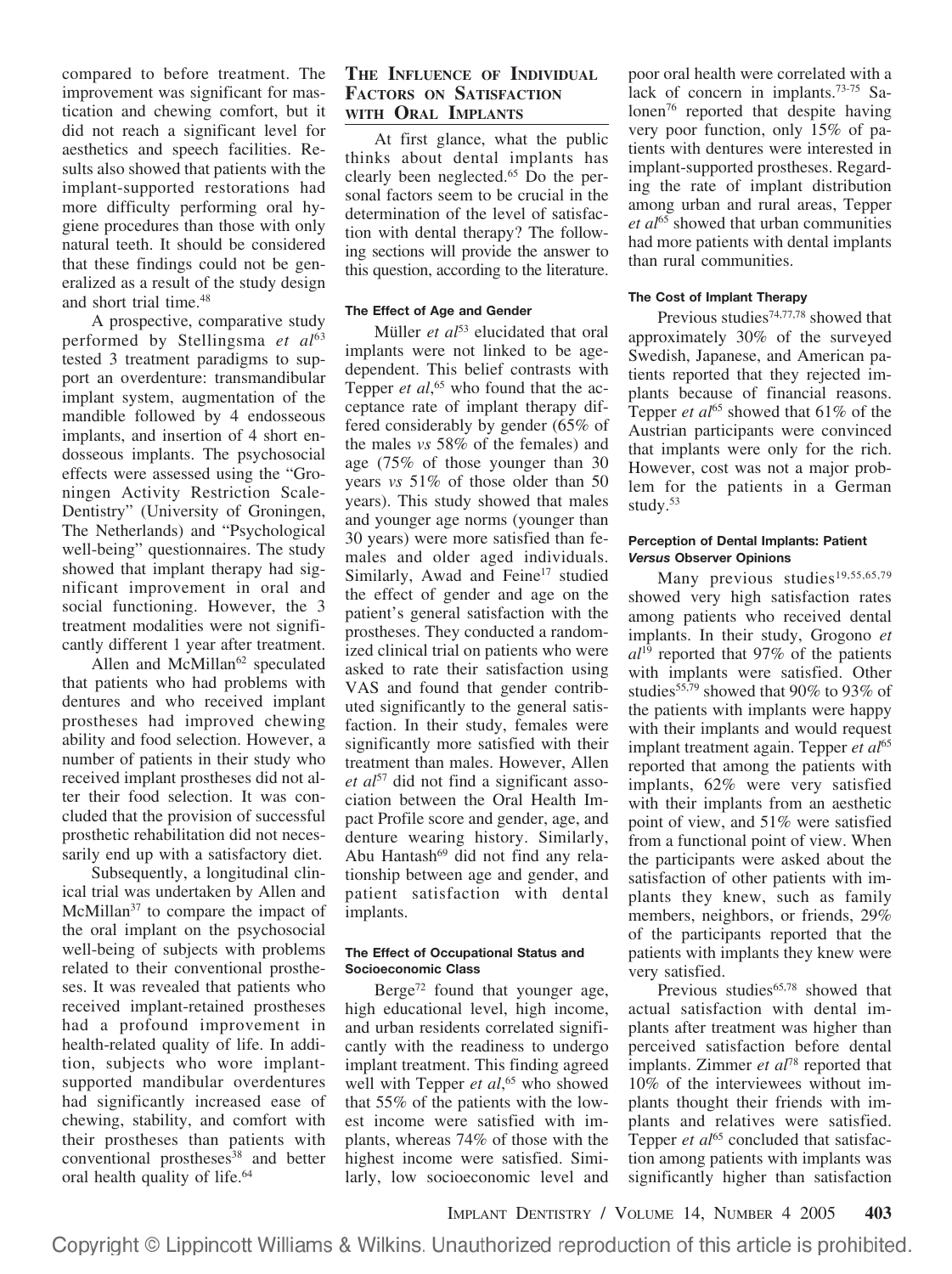rates perceived by them as to what they were informed about implants by others. This result might be attributable to the first impressions gathered during the immediate or prosthodontic treatment rather than the positive attitudes gained later, with the fully functional prostheses that the patients became used to. It might also be explained as related to the possible complications and problems associated with this kind of treatment modality.65

Eli *et al*<sup>80</sup> investigated the relationship between anxiety and pain perception under the effect of the surgical procedure in implant treatment. They reported a significant difference in the patient's anxieties and pain perception before and immediately after the surgical procedure. They suggested that the patient's anxieties could be used as a marker for the evaluation of the patient's pain.

#### **CONCLUSIONS**

Patient perception of dental implant therapy is of paramount importance for the successful outcome of such treatment modality. Satisfaction and quality of life assessments are among the most critical factors that govern such success. After reviewing the literature, most of the related studies showed that dental implants provided promising and predictable results regarding patient satisfaction and various aspects of life assessment. However, the cause-effect relationship remains unclear, and some investigators failed to find any differences in terms of improved quality of life when conventional and implant-supported prostheses were compared. Therefore, case selection and reliable study designs are still needed to integrate and clarify this kind of relationship. Using invalid and unreliable tests to evaluate such aspects of patient satisfaction, as well as the time factor, may be the main reasons behind the contradiction in previous studies of satisfaction with dental implants.

Fixed prostheses and removable overdentures retained by dental implants do enhance patient satisfaction. However, determining the prosthodontic protocol that has a better impact on the quality of life and satisfaction is still considered to be a

controversial issue. Many factors might influence patient satisfaction with dental implants. These factors include age, gender, occupational status, and socioeconomic class. The literature lacks valid studies of the relationship between satisfaction and spersonality profiles, and their impact on the success of this treatment modality. Further evaluation and careful scientifically based evidence are required to explore the association of patient satisfaction and psychologic aspects in implant-related treatment protocols.

#### **Disclosure**

The authors claim to have no financial interest in any company or any of the products mentioned in this article.

#### **REFERENCES**

1. Zarb GA. Oral motor patterns and their relation to oral prostheses. *J Prosthet Dent.* 1982;47:472-478.

2. Agerberg G, Carlsson GE. Chewing ability in relation to dental and general health. Analyses of data obtained from a questionnaire. *Acta Odontol Scand.* 1981; 39:147-153.

3. Bergman B, Carlsson GE. Clinical long-term studies of complete denture wearers. *J Prosthet Dent.* 1985;53:56-61.

4. Carr AB. Successful long-term treatment outcomes in the field of osseointegrated implants: Prosthodontic determinants. *Int J Prosthodont.* 1998; 11:502-512.

5. Locker D. Patient-based assessment of the outcomes of implant therapy: A review of the literature. *Int J Prosthodont.* 1998;11:453-461.

6. Weaver M, Patrick DL, Markson LE, et al. Issues in the measurement of satisfaction with treatment. *Am J Manag Care.* 1997;3:579-594.

7. Silverman S, Silverman SI, Silverman B, et al. Self-image and its relation to denture acceptance. *J Prosthet Dent.* 1976; 35:131-141.

8. van Waas MA. Determinants of dissatisfaction with dentures: A multiple regression analysis. *J Prosthet Dent.* 1990; 64:569-572.

9. Cibirka RM, Razzoog M, Lang BR. Critical evaluation of patient responses to dental implant therapy. *J Prosthet Dent.* 1997;78:574-581.

10. Blomberg S. Psychiatric aspects of patients treated with bridges on osseointegrated fixtures. *Swed Dent J.* 1985;28: 183-192.

11. Kiyak HA, Beach HB, Worthington P, et al. The psychological impact of osseointegrated implants. *Int J Oral Maxillofac Implants.* 1990;5:61-69.

12. Tavares M, Branch LG, Shulman L. Dental implant patients and their satisfaction with treatment. *J Dent Educ.* 1990;54: 670-679.

13. Lamb DJ, Ellis B, Kent G. Measurement of changes in complete mandibular denture security using visual analogue scales. *Int J Prosthodont.* 1994;7:30-34.

14. Lamb DJ, Ellis B. Patient-assessed changes when replacing mandibular complete dentures. *Int J Prosthodont.* 1995;8: 135-142.

15. de Grandmont P, Feine JS, Tache R, et al. Within-subject comparisons of implantsupported mandibular prostheses: psychometric evaluation. *J Dent Res.* 1994;73: 1096-1104.

16. Feine JS, de Grandmont P, Boudrias P, et al. Within subject comparisons of implant-supported mandibular prostheses: Choice of prosthesis. *J Dent Res.* 1994;73:1105-1111.

17. Awad MA, Feine JS. Measuring patient satisfaction with mandibular prostheses. *Community Dent Oral Epidemiol.* 1998;26:400-405.

18. Vervoorn JM, Duinkerke ASH, Lutejin F, et al. Assessment of denture satisfaction. *Community Dent Oral Epidemiol.* 1988;16:364-367.

19. Grogono AL, Lancaster D. M, Finger IM. Dental implants: A survey of patients' attitudes. *J Prosthet Dent.* 1989;6: 573-576.

20. Kent G, Johns R. A controlled longitudinal study on the psychological effects of osseointegrated dental implants. *Int J Oral Maxillofac Implants.* 1991;6:470- 474.

21. Clancy JMS, Buchs AU, Ardjmand HA. A retrospective analysis of one implant system in an oral surgery practice. Phase I: Patient satisfaction. *J Prosthet Dent.* 1991; 65:265-271.

22. Wismeijer D. Vermeeren IJ, van Waas MA. Patient satisfaction with overdentures supported by one-stage TPS implants. *Int J Oral Maxillofac Implants.* 1992; 7:51-55.

23. Wismeijer D, van Waas MA, Vermeeren JI, et al. Patient satisfaction with implant-supported mandibular overdentures. A comparison of three treatment strategies with ITI-dental implants. *Int J Oral Maxillofac Surg.* 1997;26:263-267.

24. Harle TJ, Anderson JD. Patient satisfaction with implant-supported prostheses. *Int J Prosthodont.* 1993;6:153-162.

25. Feine JS, Maskawi K, de Grandmont P, et al. Within-subject comparisons of implant-supported mandibular prostheses: Evaluation of masticatory function. *J Dent Res.* 1994;73:1646- 1656.

26. Cune M, Putter C, Hoogstraten J. Treatment outcomes with implant-retained overdentures: I-Clinical finding and pre-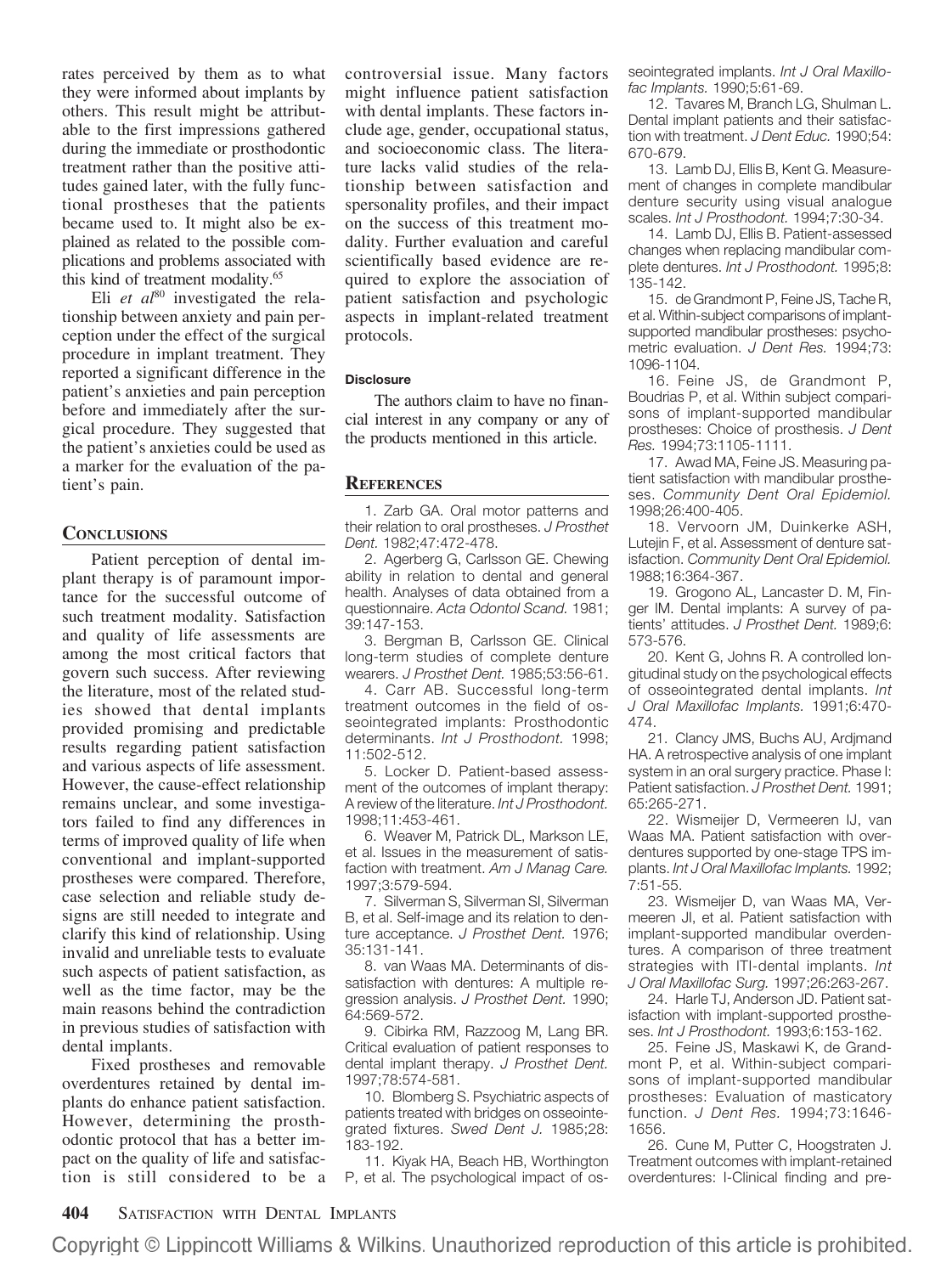dictability of clinical treatment outcome. *J Prosthet Dent.* 1994;72:144-151.

27. Burns DR, Unger JW, Elswick RK Jr, et al. Prospective clinical evaluation of mandibular implant overdentures: Part II. Patient satisfaction and preference. *J Prosthet Dent.* 1995;73:364-369.

28. Boerrigter EM, Geertman ME, Van Oort RP, et al. Patient satisfaction with implant-retained mandibular overdentures. A comparison with new complete dentures not retained by implants—A multicenter randomized clinical trial. *Br J Oral Maxillofac Surg.* 1995;33:282-288.

29. Boerrigter EM, Stegenga B, Raghoebar GM, et al. Patient satisfaction and chewing ability with implant-retained mandibular overdentures: A comparison with new complete dentures with or without preprosthetic surgery. *J Oral Maxillofac Surg.* 1995;53:1167-1173.

30. Humphris GM, Healey T, Howell RA, et al. The psychological impact of implant-retained mandibular prostheses: A cross-sectional study. *Int J Oral Maxillofac Implants.* 1995;10:437-444.

31. Pera P, Bassi F, Schieano P, et al. Implant anchored complete mandibular dentures: Evaluation of masticatory efficiency, oral function and degree of satisfaction. *J Oral Rehabil.* 1998;25:462-467.

32. Kapur KK, Garrett NR, Hamada MO, et al. A randomized clinical trial comparing the efficacy of mandibular implantsupported overdentures and conventional dentures in diabetic patients. Part I: Methodology and treatment outcome. *J Prosthet Dent.* 1998;79:555-569.

33. Naert I, Gizani S, Vuylsteke M, et al. A 5-year prospective randomized clinical trial on the influence of splinted and unsplinted oral implants retaining a mandibular overdenture: Prosthetic aspects and patient satisfaction. *J Oral Rehabil.* 1999; 26:195-202.

34. Meijer HJ, Raghoebar GM, van't Hof MA, et al. Implant-retained mandibular overdentures compared with complete dentures: A 5-years' follow-up study of clinical aspects and patient satisfaction. *Clin Oral Implants Res.* 1999;10:238-244.

35. Raghoebar GM, Meijer HJ, Stegenga B, et al. Effectiveness of three treatment modalities for the edentulous mandible. A five-year randomized clinical trial. *Clin Oral Implants Res.* 2000;11:195- 201.

36. Krennmair G, Ulm C. The symphyseal single-tooth implant for anchorage of a mandibular complete denture in geriatric patients: A clinical report. *Int J Oral Maxillofac Implants.* 2001;16:98-104.

37. Allen PF, McMillan AS. A longitudinal study of quality of life outcomes in older adults requesting implant prostheses and complete removable dentures. *Clin Oral Implants Res.* 2003;14:173-179.

38. Awad MA, Lund JA, Dufresene E, et al. Comparing the efficacy of mandibular

implant-retained overdentures and conventional dentures among middle- aged edentulous patients: Satisfaction and functional assessment. *Int J Prosthodont.* 2003;16:117-122.

39. Kapur KK, Garrett NR, Hamada MO, et al. Randomized clinical trial comparing the efficacy of mandibular implantsupported overdentures and conventional dentures in diabetic patients. Part III: Comparisons of patient satisfaction. *J Prosthet Dent.* 1999;82:416-427.

40. Geertman ME, Boerrigter EM, Van't Hof MA, et al. Two-center clinical trial of implant-retained mandibular overdentures versus complete dentures-chewing ability. *Community Dent Oral Epidemiol.* 1996;24:79-84.

41. Slade GD, Spencer AJ. Development and evaluation of the Oral Health Impact Profile. *Community Dent Health.* 1994;11:3-11.

42. Ware JE, Sherbourne CD. The MOS 36-item short form health survey (SF36). I. Conceptual framework and item selection. *Med Care.* 1992;30:473-483.

43. Heydecke G, Klemetti E, Awad MA, et al. Relationship between prosthetic evaluation and patients ratings of mandibular conventional and implant prostheses. *Int J Prosthodont.* 2003;16:307-312.

44. Ambard AJ, Fanchianng J-C, Mueninghoff L, et al. Cleansability of and patients' satisfaction with implant retained overdentures. *J Am Dent Assoc.* 2002; 133:1237-1242.

45. Blomberg S, Lindquist LW. Psychological reactions to edentulousness and treatment with jaw bone-anchored bridges. *Acta Psychiatr Scand.* 1983;68: 251-262.

46. Albrektsson T, Blomberg S, Brånemark A, et al. Edentulousness—An oral handicap. Patient reactions to treatment with jawbone anchored prostheses. *J Oral Rehabil.* 1987;14:503-511.

47. Hoogstraten J, Lamers LM. Patient satisfaction after insertion of an osseointegrated implant bridge. *J Oral Rehabil.* 1987;14:481-487.

48. Yi S-W, Carlsson GE, Ericsson I, et al. Patient evaluation of treatment with fixed implant-supported partial dentures. *J Oral Rehabil.* 2001;28:998-1002.

49. Zitzmann NU, Marinello CP. Treatment outcomes of fixed or removable implant-supported prostheses in the edentulous maxilla. Part I: Patients' assessments. *J Prosthet Dent.* 2000;83: 424-433.

50. Heydecke G, Boudrias P, Awad MA, et al. Within-subject comparisons of maxillary fixed and removable implant prostheses. *Clin Oral Implants Res.* 2003; 14:125-130.

51. Creugers NHJ, De Kanter RJAM. Patients' satisfaction in two long-term clinical studies on resin-bonded bridges. *J Oral Rehabil.* 2000;27:602-607.

52. Sonoyama W, Kuboki T, Okamoto S, et al. Quality of life assessment in patients with implant-supported and resinbonded fixed prosthesis for bounded edentulous spaces. *Clin Oral Implants Res.* 2002;13:359-364.

53. Müller F, Wahl G, Fuhr K. Age related satisfaction with complete dentures, desire for improvement and attitudes to implant treatment. *Gerodontology.* 1994; 11:7-12.

54. Bouma J, Boerrigter LM, van Oart RP, et al. Psychological effects of implantretained overdentures. *Int J Oral Maxillofac Implants.* 1997;12:515-522.

55. De Bruyn H, Collaert B, Linden U, et al. Patient's opinion and treatment outcome of fixed rehabilitation on Brånemark implants. A 3-year follow-up study in private dental practices. *Clin Oral Implants Res.* 1997;8:265-271.

56. Kuboki T, Okamoto S, Suzuk H, et al. Quality of life assessment of boneanchored fixed partial denture patients with unilateral mandibular distal-extension edentulism. *J Prosthet Dent.* 1999;82: 182-187.

57. Allen PF, McMillan AS, Walshaw D, et al. A comparison of the validity of generic- and disease-specific measures in the assessment of oral health-related quality of life. *Community Dent Oral Epidemiol.* 1999;27:344-352.

58. Sandberg G, Stenberg T, Wikblade K. Ten years of patients' experiences with fixed implant-supported prostheses. *J Dent Hyg.* 2000;74:210-218.

59. Awad MA, Locker D, Bitensky NK, et al. Measuring the effect of intra-oral implant rehabilitation on health-related quality of life in a randomized controlled clinical trial. *J Dent Res.* 2000;79:1659-1663.

60. Hamada MO, Garrett NR, Roumanas ED, et al. A randomized clinical trial comparing the efficacy of mandibular implant-supported overdentures and conventional dentures in diabetic patients. Part IV: Comparisons of dietary intake. *J Prosthet Dent.* 2001;85:53-60.

61. Allen PF, McMillan AS, Walshaw D. A patient-based assessment of implantstabilized and conventional complete dentures. *J Prosthet Dent.* 2001;85:141-147.

62. Allen F, McMillan A. Food selection and perceptions of chewing ability following provision of implant and conventional prostheses in complete denture wearers. *Clin Oral Implants Res.* 2002;13:320-326.

63. Stellingsma K, Bouma J, Meijer HJA, et al. Satisfaction and psychological aspects of patients with an extremely resorbed mandible treated with implantretained overdentures. *Clin Oral Implants Res.* 2003;14:166-172.

64. Heydecke G, Locker D, Awad MA, et al. Oral and general health-related quality of life with conventional and implant dentures. *Community Dent Oral Epidemiol.* 2003;31:161-168.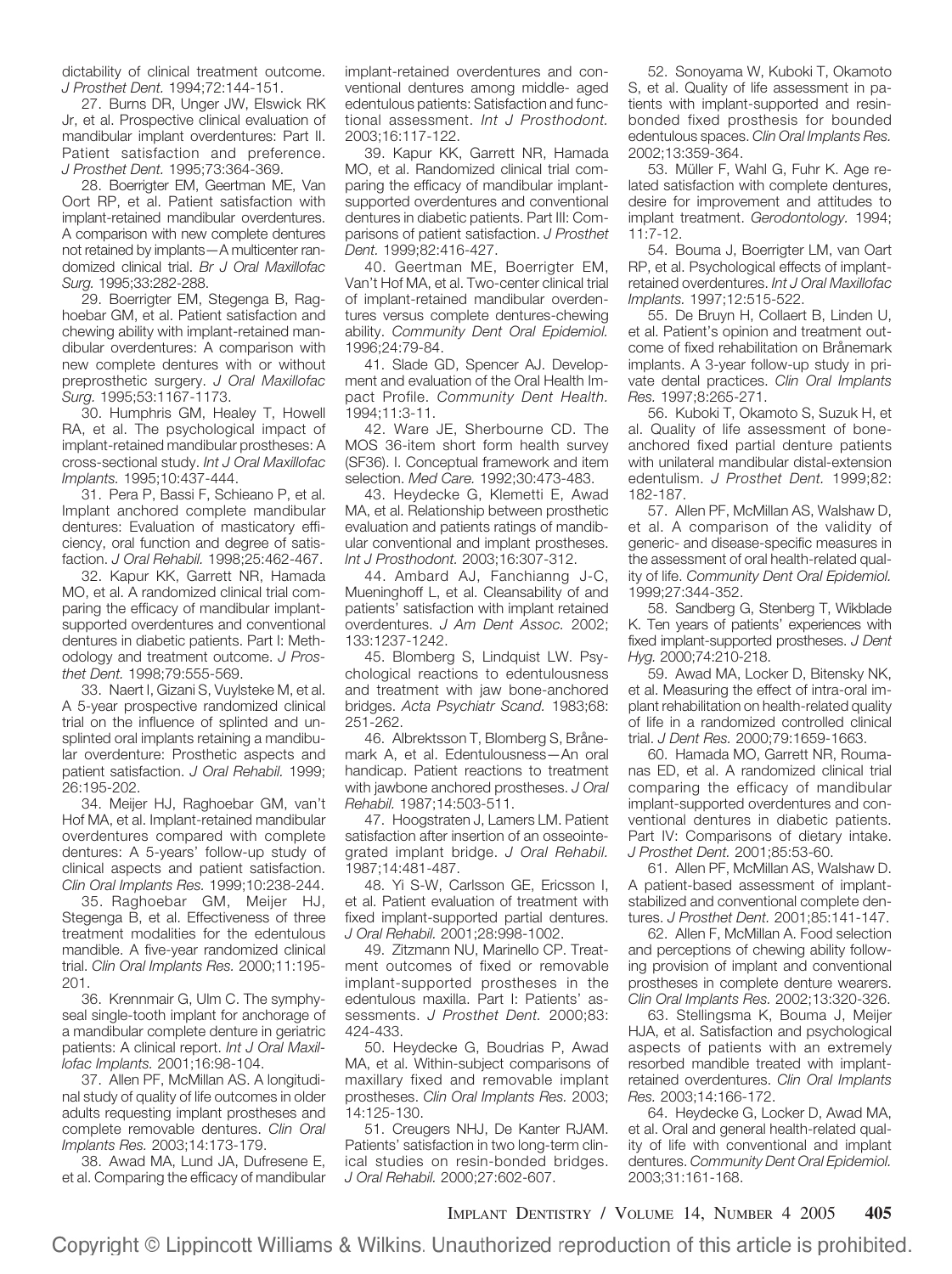65. Tepper G, Haas R, Mailath G, et al. Representative marketing-oriented study on implants in the Austrian population- II. Implant acceptance, patient-perceived cost and patient satisfaction. *Clin Oral Implants Res.* 2003;14:634-642.

66. Vermylen K, Collaert B, Lindén U, et al. Patient satisfaction and quality of singletooth restorations. A 7-year follow-up pilot study in private dental practices. *Clin Oral Implants Res.* 2003;14:119-124.

67. Jemt T, Lindqvist L, Hegegard B. Changes in chewing patterns of patients with complete dentures after placement of osseointegrated implants in the mandible. *J Prosthet Dent.* 1985;53:578-583.

68. Feine JS, Boudrias P, Lund JP. Outcome assessment of implant-supported prostheses. *J Prosthet Dent.* 1998;79:575- 579.

69. Abu Hantash RO. *Personality and Satisfaction with Dental Implants* [MDSc thesis]. Irbid, Jordan: Jordan University of Science and Technology; 2004.

70. Hunt S, McEwen J, McKenna SP, et al. The Nottingham Health Profile: Subjective health status and medical consultations. *Soc Sci Med.* 1981;15:221-229.

71. Meenan RF, Gertman PM, Mason JH. Measuring health status in arthritis. The arthritis impact measurement scales. *Arthritis Rheum.* 1980;23:146-152.

72. Berg TI. Public awareness, information sources and evaluation of oral implant treatment in Norway. *Clin Oral Implants Res.* 2000;11:401-408.

73. Rise J, Holst D. Causal analysis on the use of dental services among old-age pensioners in Norway. *Community Dent Oral Epidemiol.* 1982;10:167-172.

74. Palmqvist S, Söderfeldt B, Ambjerg D. Subjective need for implant dentistry in a Swedish population aged 45-69 years. *Clin Oral Implants Res.* 1991;2:99- 102.

75. Palmqvist S, Söderfeldt B, Ambjerg D. Influences of some background factors on the subjective need for dental implants in a Swedish population [abstract]. *Acta Odontol Scand.* 1993;51:  $9 - 14$ 

76. Salonen MAM. Assessment of states of dentures and interest in implantretained prosthetic treatment in 55-yearold edentulous Finns. *Community Dent Oral Epidemiol*. 1994;22:130-135.

77. Akagawa Y, Rachi Y, Matsumoto T, et al. Attitudes of the removable denture patients toward dental implants. *J Prosthet Dent.* 1988;60:362-364.

78. Zimmer CM, Zimmer WM, Williams J, et al. Public and acceptance of dental implants. *Int J Oral and Maxillofac Implants.* 1992;7:228-232.

79. Günay H, Veltmaat A, Schneller T, et al. Psychologishe Aspekte bei Patienten nach Implantatversorgung [abstract]. *Dtsch Zahnarztl Z.* 1991;46:698-701.

80. Eli I, Schwartz-Arad D, Baht R, et al. Effect of anxiety on the experience of pain in implant insertion. *Clin Oral Implants Res.* 2003;14:115-118.

*Reprint requests and correspondence to:* Mahmoud AL-Omiri BDS, PhD Department of Restorative Dentistry Faculty of Dentistry Jordan University of Science and Technology University P.O. Box 3030 Irbid 22110 Jordan Phone: 00) 962-7955-71629 Fax: (00) 962-2727-8962 E-mail: alomirim@yahoo.co.uk

# **Abstract Translations [German, Spanish, Portugese, Japanese]**

*AUTOR(EN):* Mahmoud AL-Omiri, BDS, PhD\*, Ra'ed Abu Hantash, BDS, MDSc\*\*, Ahed AL-Wahadni, BDS, MDSc, PhD\*\*\* *\*Assistenzprofessor der festen und herausnehmbaren Prothetik, Abteilung fu¨r wiederherstellende Zahnheilkunde, zahnmedizinische Fakulta¨t, Jordanische Universita¨t fu¨r Wissenschaft und Technik, Irbid, Jordanien. \*\*Dozent der der festen und herausnehmbaren Prothetik, Abteilung fu¨r wiederherstellende* Zahnheilkunde, zahnmedizinische Fakultät, *Al-Quds Universita¨t, Jerusalem, Pala¨stina. \*\*\*A.O. Professor der festen und herausnehmbaren Prothetik und Vorsteher der Fakulta¨t fu¨r angewandte medizinische Wissenschaften, Fakulta¨t der angewandten medizinischen Wis*senschaften, Jordanische Universität für Wis*senschaft und Technik, Irbid, Jordanien. Schriftverkehr: Mahmoud AL-Omiri, BDS, Abteilung fu¨r wiederherstellende Zahnheilkunde (Dept. of Restorative Dentistry), zahnmedizinische Fakulta¨t (Faculty of Dentistry), Jordanische Universita¨t fu¨r Wissenschaft und Technik (Jordan University of Science and* Technology), Postfach der Universität 3030 *(University P.O. Box 3030), Irbid 22110, Jordanien. Telefon: 00962795571629, Fax: 0096227278962. eMail: alomirim@yahoo.co.uk*

#### *Zufriedenheit mit Zahnimplantaten: eine literarische Studie*

*ZUSAMMENFASSUNG:* In den vergangenen Jahren wurden zunehmend Beurteilungen durch Patienten zu den Ergebnissen verschiedener Behandlungsansätze durchgeführt und berücksichtigt. Hierzu gehört auch die Zufriedenheit der Patienten mit den eingesetzten Zahnimplantaten. Bislang gibt es nur wenige literarische Überblicksstudien zu diesem Thema. Der vorliegende Artikel setzt sich kritisch mit der Analyse der mit der Zufriedenheit der Patienten mit den eingesetzten Zahnimplantaten in Verbindung stehenden Themenschwerpunkten auseinander. Eine MEDLINE-Untersuchung wurde im Zeitraum von 1983 bis 2004 vollständig durchgeführt und wird zusätzlich von einer manuellen Suche unterstützt, um mit der Thematik in Verbindung stehende Artikel aufzufinden. Zahnimplantate warten mit viel versprechenden und zuverlässigen Ergebnissen bezüglich Patientenzufriedenheit und Beurteilung in verschiedensten Lebensbereichen auf.

**SCHLÜSSELWÖRTER:** Implantatgestützte Prothesen, Lebensqualität, Behandlungsergebnisse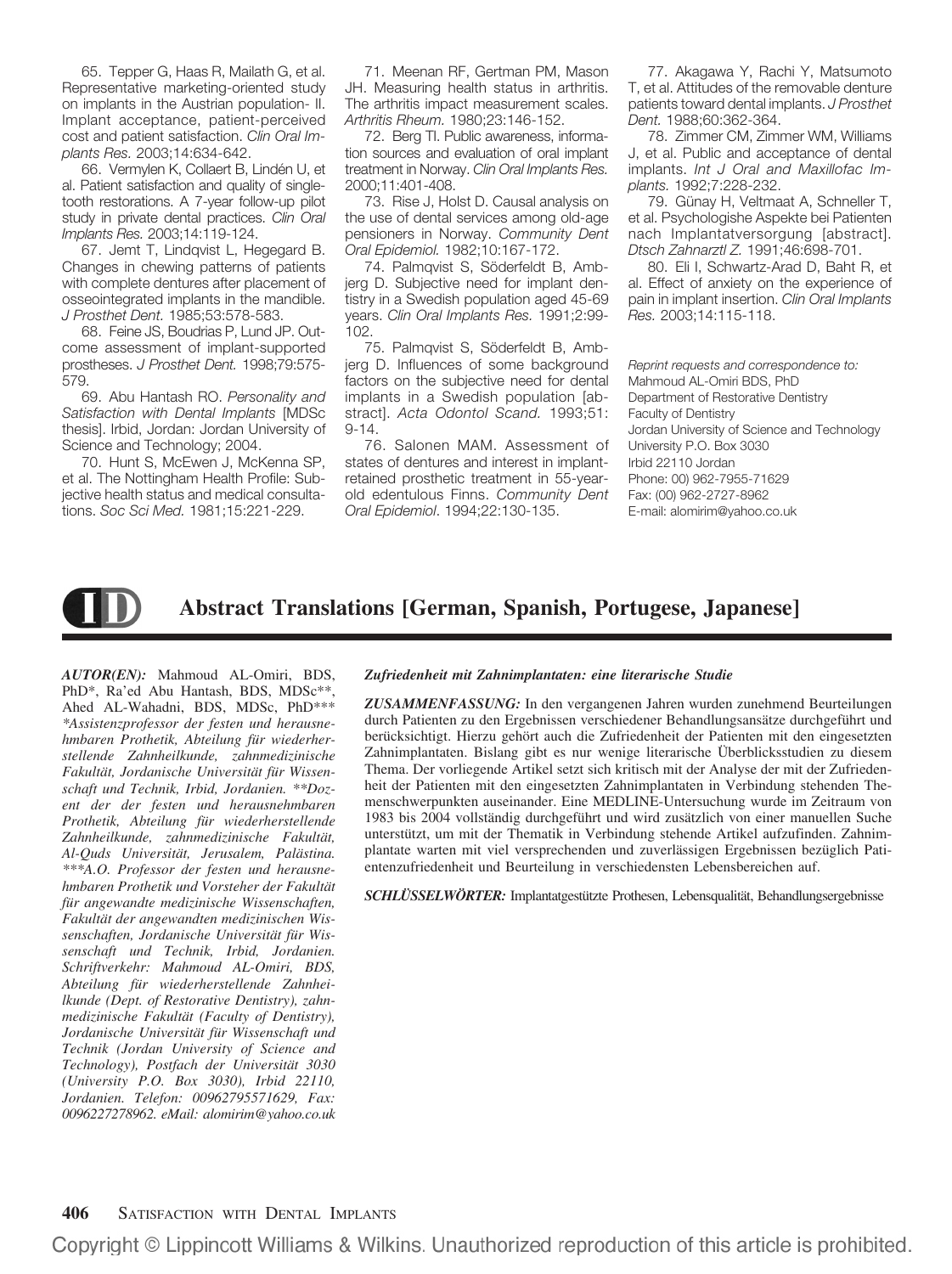*AUTOR(ES):* Mahmoud AL-Omiri, BDS, PhD\*, Ra'ed Abu Hantash, BDS, MDSc\*\*, Ahed AL-Wahadni, BDS, MDSc, PhD\*\*\*. *\*Profesor Asistente de Prostodo´ntica Fija y Removible, Departamento de Odontologı´a Restaurativa, Facultad de Odontologı´a, Jordan University of Science and Technology, Irbid, Jordania. \*\*Disertante de Prostodo´ntica Fija y Removible, Departamento de Odontologı´a Restaurativa, Facultad de Odontologı´a, Al-Quds University, Jerusale´n, Palestina. \*\*\*Profesor Asociado de Prostodo´ntica Fija y Removible y Decano de la Facultad de Ciencias Me´dicas Aplicadas,* Facultad de Ciencias Médicas Aplicadas, Jor*dan University of Science and Technology, Irbid, Jordania. Correspondencia a: Mahmoud AL-Omiri, BDS, PhD, Dept. of Restorative Dentistry, Faculty of Dentistry, Jordan University of Science and Technology, University P.O. Box 3030, Irbid 22110 Jordan. Tele´ fono: 00962795571629, Fax: 0096227278962, Correo electro´nico: alomirim@yahoo.co.uk*

*AUTOR(ES):* Mahmoud Al-Omiri, Bacharel em Odontologia, PhD\*, Ra'ed Abu Hantash, Bacharel em Odontologia, Mestre em Ciência\*\*, Ahed Al-Wahadni, Bacharel em Odontologia, Mestre em Ciência, PhD\*\*\*. *\*Professor assistente de Prostodontia Fixa e Removı´vel, Departamento de Odontologia Restauradora, Faculdade de Odontologia, Universidade da Jordania de Cieˆncia e Tecnologia, Irbid, Jordania. \*\*Lecturer de Prostodontia Fixa e Removı´vel, Departamento de Odontologia Restauradora, Faculdade de Odontologia, Universidade Al-Quds Jerusale´m, Palestina. \*\*\*Professor associado de Prostodontia Fixa e Removı´vel e Decano da Faculdade de Cieˆncias Me´dicas Aplicadas, Faculdade de Cieˆncia Me´dicas Aplicadas, Universidade da Jordania de Cieˆncia e Tecnologia, Irbid, Jordania. Correspondeˆncia para: Mahmoud Al-Omiri, BDS, PhD, Dept. of Restorative Dentistry, Faculty of Dentistry, Jordan University of Science and Technology, University P.O. Box 3030, Irbid 22110 Jordan. Telefone: 00962795571629, Fax: 0096227278962, E-mail: alomirim@yahoo.co.uk*

#### *La satisfaccio´n con los implantes dentales: Una revisio´n de publicaciones*

*ABSTRACTO:* En años recientes se ha comprobado una tendencia consistente hacia la introducción de evaluaciones de pacientes de los diferentes resultados de tratamiento en las prácticas dentales. La satisfacción del cliente con los implantes dentales fue considerada entre estas modalidades de tratamiento. Se han publicado pocas revisiones de publicaciones sobre este tema. Este artículo analiza críticamente los temas relacionados con la satisfacción de los pacientes con los implantes dentales. Se realizó una búsqueda en MEDLINE (desde 1983 a 2004), junto con una búsqueda manual, para ubicar artículos relacionados sobre el tema. Los implantes dentales proporcionaron resultados prometedores y predecibles sobre la satisfacción de los pacientes y distintos aspectos de la evaluación de la vida.

PALABRAS CLAVES: prótesis apoyados por implantes, calidad de vida, resultados de tratamiento

#### *Satisfac¸a˜o com Implantes Denta´rios: revisa˜o da literatura*

*RESUMO:* Os anos recentes testemunharam uma tendência constante em direção à introdução de avaliação de pacientes de diferentes resultados de tratamento na prática dentária. A satisfação dos pacientes com os implantes dentários foi considerada entre estas modalidades de tratamento. Poucas resenhas de literatura foram publicadas sobre este tópico. Este artigo analisa criticamente os tópicos em questão relacionados à satisfação dos pacientes com o implante dentário. Um busca da MEDLINE foi completada (de 1983 a 2004), junto com uma busca manual, para localizar artigos relacionados sobre o tópico. Os implantes dentários forneceram resultados promissores e previsíveis com relação à satisfação dos pacientes e vários aspectos da avaliação da vida.

PALAVRAS-CHAVE: próteses apoiadas por implantes, qualidade de vida, resultados do tratamento